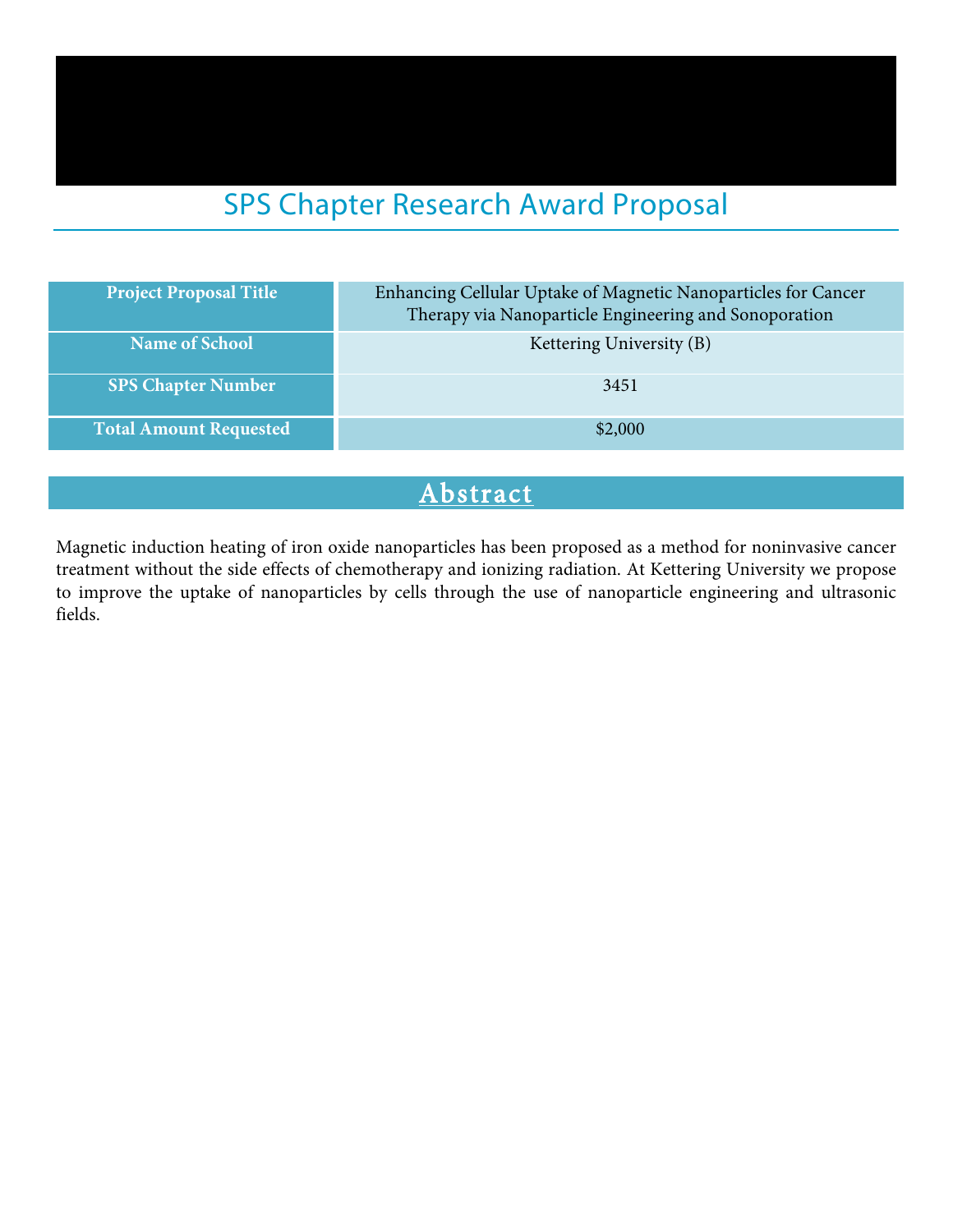## Overview of Proposed Project

#### **Research Question**

This project proposes to answer the following research question: What properties of iron oxide nanoparticles and what ultrasound conditions will best enhance nanoparticle uptake by cancer cells? **Motivation**

Answering this question has the potential to impact the development of improved cancer therapy. Because iron oxide nanoparticles will heat up when placed in an alternating magnetic field, they can be used as a method to (1) cause drug-loaded nanoparticles to release their payload to cancer cells or even (2) heat up the cells enough to directly kill them. Because the heating only takes place where the nanoparticles are located, the cancer treatment can be targeted to specific areas. The challenge is to achieve enough uptake of nanoparticles to the cells for the treatment to be effective.

#### **Brief Description & Research Goals**

Our proposed solution is to guide the iron oxide nanoparticles to targeted cells with the use of magnetic fields, where they will then be forced into the cells by ultrasound via sonoporation. At our university, faculty have been working on methods to make and characterize nanoparticles and also use ultrasound and microbubbles to induce delivery of molecules to cells that would otherwise be impermeable. Our research project will contain two parallel approaches. In one path, we will conduct experiments to synthesize nanoparticles with different physical properties. We will create particles with a range of sizes, surface charges, and coatings and test their uptake in normal and cancer cells in vitro. In the other path, we will investigate different ultrasound conditions to improve MNP uptake in cells, both healthy and cancerous. Ideally, this research will tell how to optimize nanoparticle uptake and provide some insight into why these approaches are the best.

#### **Student Benefits & SPS Connection**

This project will give us the opportunity to do hands-on research in the biophysics/biomedical field, allowing us to use scientific equipment, learn to culture cells, and learn proper research methods. The work may also be used by one or more students to complete Kettering University's requirement for an undergraduate thesis. We hope that it will allow us to present in professional meetings and journals and give us experience as scholars in the physics community. Finally, it will give our SPS chapter at Kettering a chance to work together on an organized research project.

## Background for Proposed Project

Iron oxide nanoparticles possess properties that offer new opportunities of improving the quality of magnetic resonance imaging (MRI), hyperthermia treatment for malignant tumors, and site-specific drug delivery. One major hurdle to the widespread clinical use of nanoparticle therapy is the problem of getting the particles inside cancer cells. In general, natural uptake can depend on the nanoparticle parameters, which include particle size, surface characteristics, volume and strength of drug particle binding, as well as access to the affected organ and the nature of the infusion process.

Studies of cellular uptake have attracted much attention because efficient localization of nanoparticles into the cytosol is important for a variety of applications including cancer treatment, intracellular imaging, and drug and gene delivery. Three major factors affect natural uptake of nanoparticles: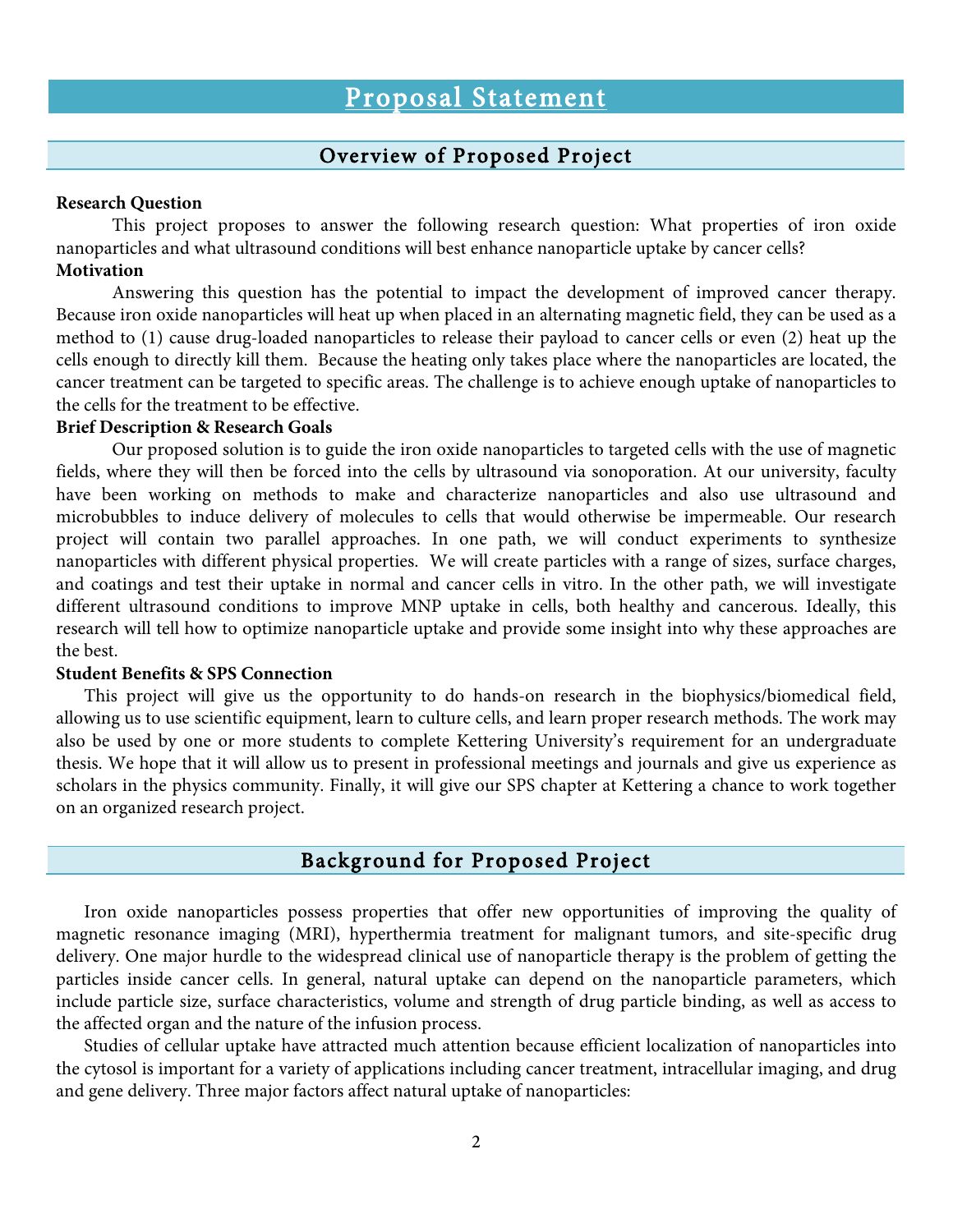*(1) Nanoparticle size*. Even though nanoparticles have a certain size after synthesis, during studies *in vitro* they might aggregate into vastly different shapes and sizes that may dictate the outcome and interpretation of results. *(2) Surface charge.* Positively charged nanoparticles are adsorbed more efficiently on the negatively- charged cell surface and consequently show greater internalization than neutral and negatively charged nanoparticles.<sup>1,2</sup> However, uptake of negatively charged particles can also occur.<sup>3</sup> Cellular uptake of nanoparticles is also dependent on the incubation time and nanoparticle concentration.<sup>4</sup>

*(3) Surface properties.* These properties include hydrophilicity/hydrophobicity, chemical group, and molecular composition and are determined by the biomolecules used to modify or functionalize nanoparticles. For example, the use of cell-penetrating ligands on the surface of the nanoparticles can help in the fusion of magnetic nanoparticles with cell membranes and their uptake into the cytoplasm.5

To keep the project with reasonable scope, we will primarily focus on nanoparticle size and surface coating in our experiments.

While it would be desirable for sufficient nanoparticle uptake to occur naturally, this process may be too slow for practical use. Thus it is also important to explore artificially enhancing uptake by the noninvasive application of ultrasound. For example, the pressure oscillations induced by the ultrasound can cause radiation pressure in the tissue. In the presence of microbubbles, ultrasound can induce bubble oscillation and collapse resulting in localized fluid jetting, streaming, shear, which has been shown in some cases to enhance transport of agents into cells (sonoporation).<sup>6</sup> For example, some studies with short pulses have clearly demonstrated that ultrasound exposure of cells in the presence of microbubbles induces uptake via transport through pores in the plasma membrane,7,8 Some evidence also exists to show ultrasound may also cause larger molecules to be taken up via endocytosis (process where cell encapsulates object to bring it inside),<sup>9</sup> and this may also occur for nanoparticles.

The proposed research would add to previous work in this field by determining the properties of the nanoparticle that will best increase uptake for iron oxide nanoparticles. It will also determine the parameters that should be used to increase delivery of the iron oxide nanoparticles to cells using ultrasound.

## Expected Results

We expect that our research will show how to optimize the uptake of iron oxide nanoparticles into cells. Our specific project aims and expected results are:

- (1) For the particles, we expect to determine which particle sizes and surface coating types will be most effective. Based on guidance from existing literature, we hypothesize that iron oxide nanoparticles with size 30-40 nm, electrokinetic surface charge (zeta) potential of 50–60 mV, and lauric acid coating will likely be most suitable for optimizing cellular uptake, but a variety of particle conditions will be explored.
- (2) For ultrasound exposure, we expect to determine which pulse repetition frequencies and pulse durations are most effective. We will investigate the use of 1 MHz pulsed ultrasound without and with microbubbles. Based on published work, we hypothesize that a series of relatively short pulses (microseconds) will be more effective than fewer long pulses (milliseconds).

If time permits, we would like to investigate also expect that our research will give us a measurement of how the uptake of cancer cells differs from the uptake of normal cells.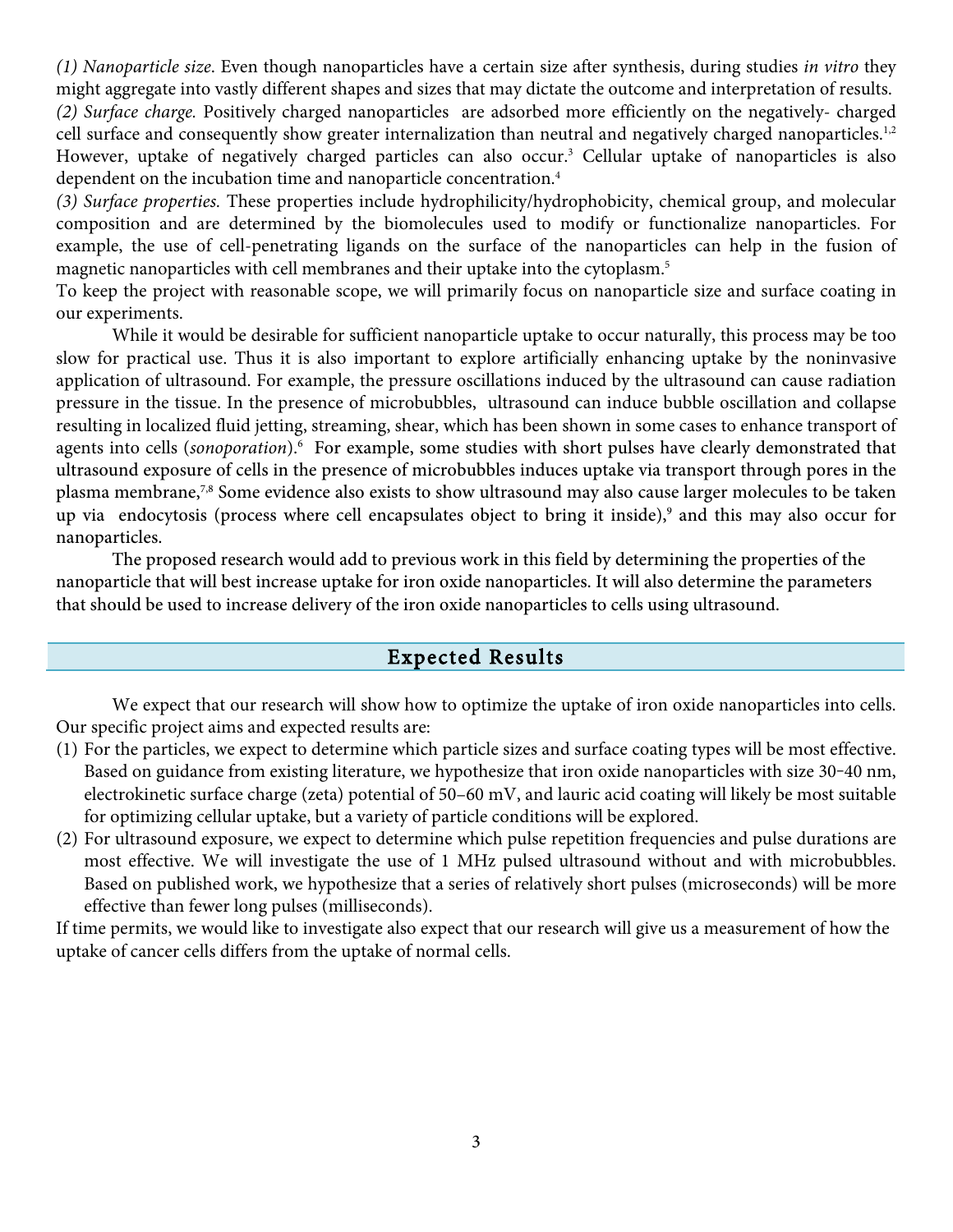## Description of Proposed Research - Methods, Design, and Procedures

#### **Synthesis of coated iron oxide nanoparticles**

We will use a precipitation method<sup>10</sup> to synthesize iron oxide (magnetite) nanoparticles with size of 5–100 nm. Briefly, the nanoparticles will be prepared by mixing solutions of FeCl<sub>2</sub>⋅4H<sub>2</sub>O and ~7 M ammonium hydroxide at 80–90°C. The precipitate thus obtained will be filtered and left for drying. The concentration percentage of ferrous chloride will be varied from 0.025 to 3.00 to obtain particle sizes between 6 and 90 nm.<sup>11</sup> The particles will then be coated with lauric acid. To investigate the effect of different coatings, we will fix the range of particle size by using a concentration percentage of ferrous chloride of 1.00 and then cover the nanoparticles with different short- and long-chain fatty acids, such as lauric acid, myristic acid, and oleic acid. The nanoparticles will be added to a buffered saline solution that is osmotically balanced with the cells.

## **Chararacterization of coated nanoparticles**

We will attach fluorescein isothiocyanate (FITC) dye to the coated nanoparticles so that the amount of uptake can be quantitatively determined by the brightness of the cells when viewed in a fluorescence microscope. The composition of the nanoparticles will be characterized by X-ray diffraction using facilities at Kettering. As needed, cells with nanoparticle uptake will be fixed and imaged using a scanning electron microscope or a transmission electron microscope. Nanoparticle concentration measurements will be performed via an existing faculty research collaboration with another nearby university.

#### **Cell culturing**

We will culture cancer cells in vitro in the new biology laboratories at Kettering using standard methods. We plan to primarily focus on cancer cells (e.g., MDA-MB-231 breast adenocarcinoma<sup>12</sup> or SK-OV-3 ovarian adenocarcinoma<sup>13</sup>). If time permits, we may also study the uptake in related normal cells from the same area of the body (e.g., MCF 10 breast epithelial cells<sup>12</sup> or human ovarian microvascular endothelial cells [HOMEC]<sup>13</sup>). We will culture the cells in dishes until they reach 70% confluency (coverage) prior to the uptake experiments.

#### **Testing of uptake changes with different particle sizes and coatings**

To test uptake by the cells with different particle sizes or coatings, the nanoparticles will be added to the cells in culture media, and an external magnet will be used to concentrate the nanoparticles near the cells during a fixed time. The cells will then be placed back into an incubator for 24 hours. At that time, the cells will rinsed to remove the culture medium and any extracellular nanoparticles and then be examined by flourescence microscopy to determine the extent and distribution of the uptake. The cells treated with different types nanoparticles will be compared with each other and against a control with no nanoparticles added.

#### **Testing uptake changes with ultrasound**

To test uptake by the cells with ultrasound, we will again add the nanoparticles to the cells in culture media, and concentrate them nanoparticles near the cells for a fixed time. We will then expose the cells an ultrasound field from a transducer with a 1 MHz center frequency available. We will vary the pulse duration, pulse repetition frequency, and possibly the intensity of the signal to try to optimize uptake. Uptake will be assessed immediately after ultrasound exposure and after 24 hours in the incubator using fluorescence microscopy. Uptake will also be assessed without and with commercially-available microbubbles (e.g., Definity or Targestar). Research will be disseminated by giving presentations to our local SPS chapter, poster presentations at Kettering recruitment and alumni events, presentations at other SPS chapters or zone meetings, posters or presentations at professional conference, and hopefully a peer-reviewed journal article.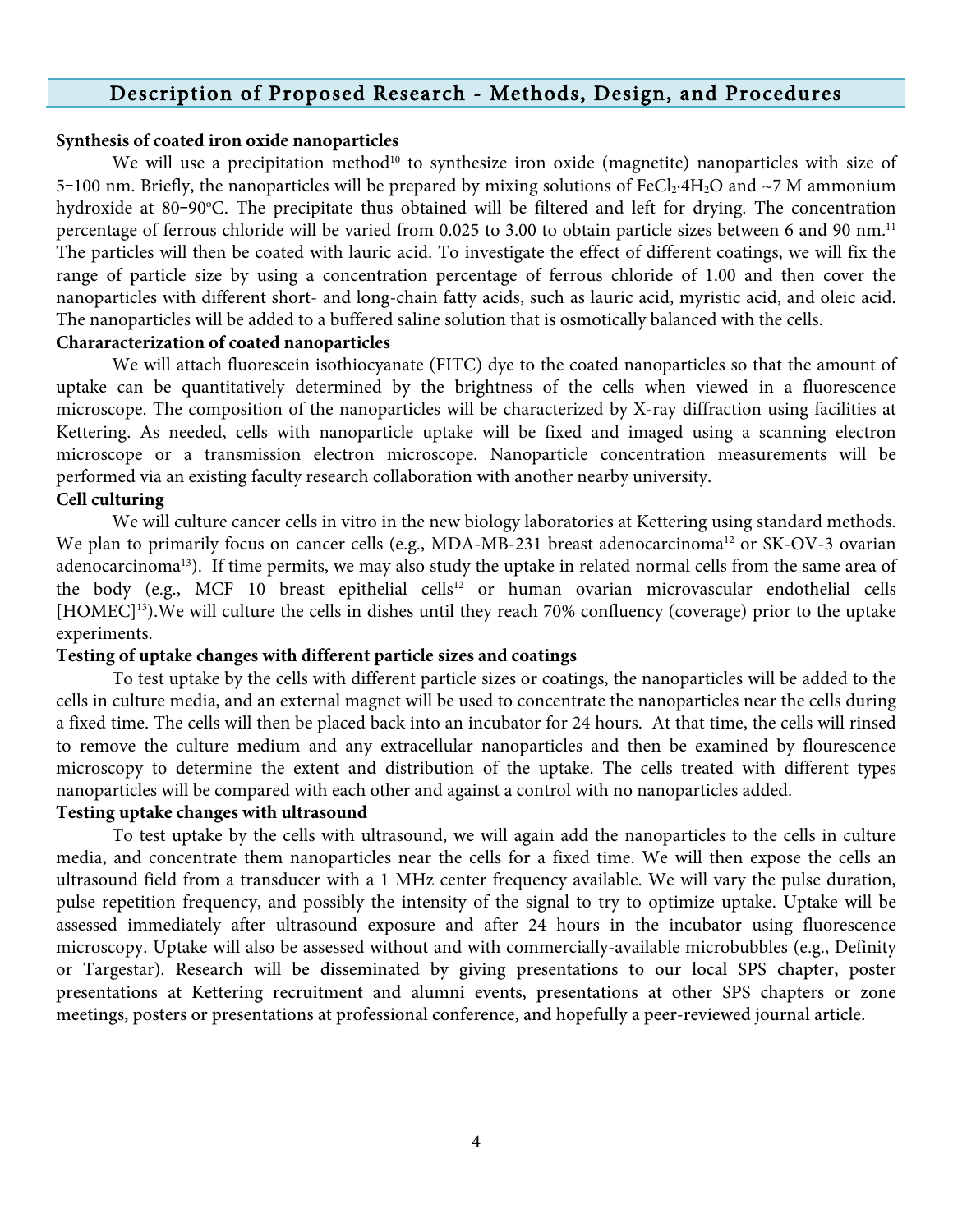## **Plan for Carrying Out Proposed Project**

#### **Personnel**

Spring/Fall quarters: Alexis Siegel, Sally Dagher, and other interested students

[Note: Kettering runs on a quarter system, and students typically perform co-op work every other academic quarter as a required part of their degree program.]

## **Special Expertise**

Nathaniel Mosher and Emily Perkins-Harbin have been working on their undergraduate research theses regarding nanoparticle synthesis and characterization during the past year. They will help to train us about the basic techniques for making iron oxide nanoparticles. Denis Volobuev, a student from the Applied Biology, will assist in training us in cell culturing techniques. Finally, Robert Cunningham, a senior technician in the Physics Department, will assist us in learning to use the x-ray diffractometer.

## **Research Space**

The research will be primarily carried out in the Materials Science & Nanotechnology Laboratory in the Physics Department at Kettering. The chemical synthesis procedures will primarily be done in the Inorganic Chemistry Laboratory in the Chemistry Department. Cell culturing will take place in the Cell Biology Laboratory in the Applied Biology Department. As needed, we may access a transmission electron microscope at Michigan State University and a physical properties measurement system and magnetometer at Wayne State University.

## **Faculty Contributions**

- 1. Prof. Ronald Kumon (Physics) will provide training on ultrasound, sonoporation, and fluorescence microscopy, including access a probe sonicator for nanoparticle dispersion.
- 2. Prof. Prem Vaishnava and Prof. Ronald Tackett (Physics) will provide training on magnetite nanoparticle synthesis and characterization, including access to an x-ray diffractometer and magnetic measurements in the Materials Science and Nanotechnology Laboratory.
- 3. Prof. Lihua Wang (Chemistry and Biochemistry) will provide training on chemical synthesis procedures, including access to glasware and hoods in the Inorganic Chemistry Laboratory.
- 4. Prof. Cheryl Samaniego (Biology) will provide training in cell culturing and biology, including access to incubators and microscopes in Cell Biology Laboratory.

## Project Timeline

Completion of the project will mainly occur while we are on campus during our spring and fall quarters:

## **Sub-project: Uptake with different nanoparticle sizes and coatings**

| Spring Quarter (April to June 2015)                     |
|---------------------------------------------------------|
| Weeks $1-3$ : Synthesis of particles of different sizes |
| Weeks 4–7: Nanoparticle characterization*               |
| Weeks $8-11$ : Cell culturing training & uptake studies |

#### **Sub-project: Uptake with ultrasound exposure**

*Spring Quarter (April to June 2015) Fall Quarter (October to December 2015)* Weeks 1–3: Setup of ultrasound system Data analysis of PRF studies Weeks 4–5: Cell culturing training Veeks 4–5: Cell culturing and system setup Weeks 6–11: Uptake studies of pulse repetition freq.\* Uptake studies of pulse duration\*

\*Week 7: Interim report preparation by 5/31/15 \*Week 11: Final report prep. by 12/31/15

*Fall Quarter (October to December 2015)* Synthesis of particles of different coatings Nanoparticle  $\&$  coating characterization Cell culturing and uptake studies\*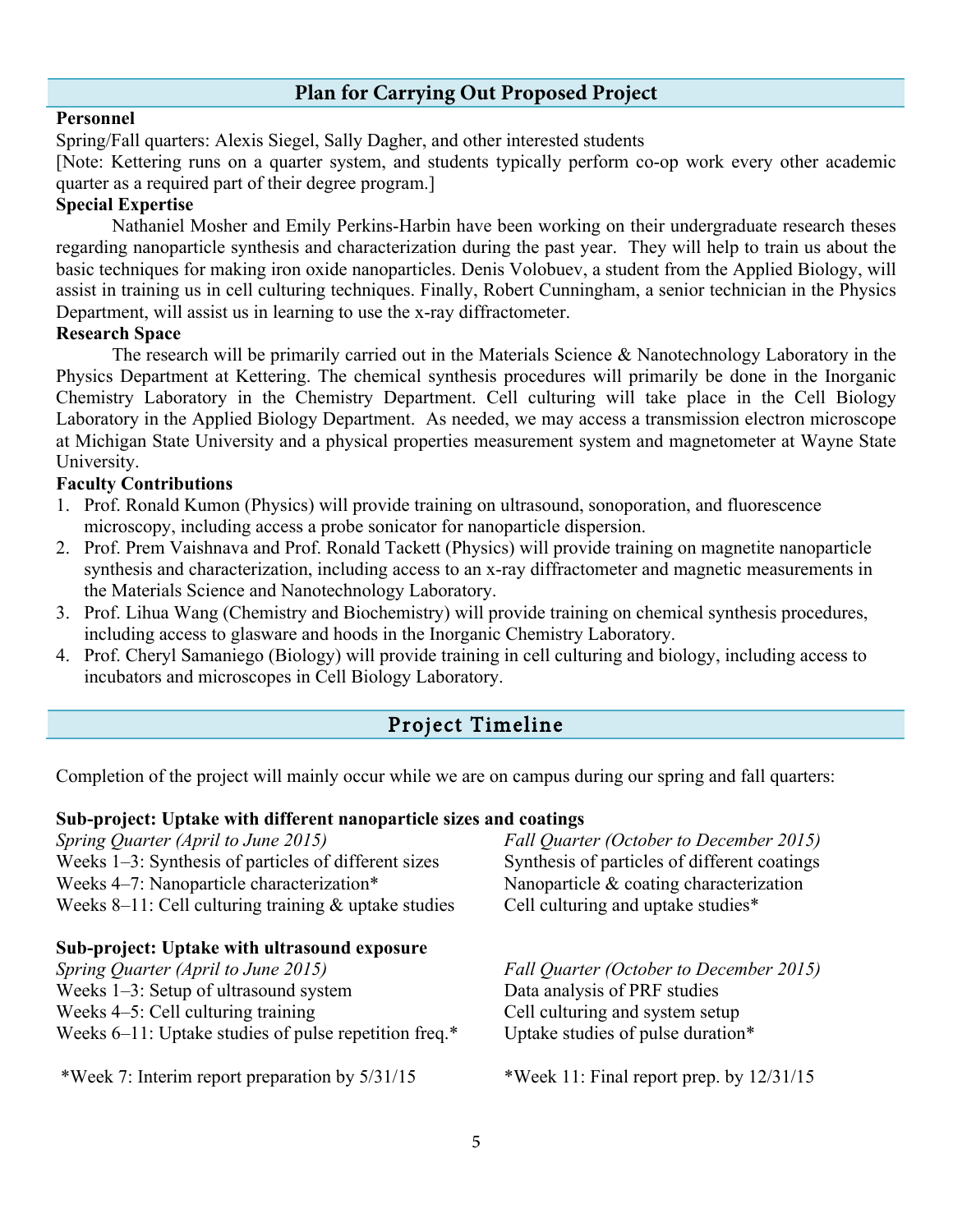## Budget Justification

Supplies and equipment will be necessary to complete the project:

- 1. Chemicals for Magnetite Nanoparticle Synthesis
	- (1) Iron(II) Chloride
		- (2) Iron(III) Chloride
		- (3) Ammonium Hydroxide
		- (4) Lauric Acid
		- (5) Myristic Acid
		- (6) Oleic Acid
	- (7) Phosphate Buffered Saline
- 2. Microbubbles
	- e.g., DefinityTM (Lantheus Medical Imaging) or Targestar (Targeson)
- 3. Cancer Cell Culturing
	- (1) Cancer Cells (ATCC)
	- (2) Cell Culture Medium
	- (3) Trypsin (for detaching cells)
	- (4) Disposable pipets
	- (5) Pipette tips
	- (6) Cell culturing (Petri) dishes
	- (7) OptiCell cell culturing chambers (for microbubble studies)
- 4. Fluorescein isothiocyanate (FITC) for uptake measurements
- 5. Conference Poster Printing

We will need funding to print posters about our work so that we can present our results at local and national conferences.

Borrowed equipment and in-kind support will include access to:

- 1. Glassware, pipetters, mass balance, hot plate, chemical fume hood
- 2. Optical fluorescence microscope
- 3. X-ray diffractometer
- 4. Scanning electron microscope
- 5. Magnetometry system
- 6. Ultrasound transducer, amplifier, pulser, waveform generator
- 7. Cell incubator and biosafety cabinet

The Physics Department and previously mentioned faculty will supply other miscellaneous materials, as needed for successful completion of the project.